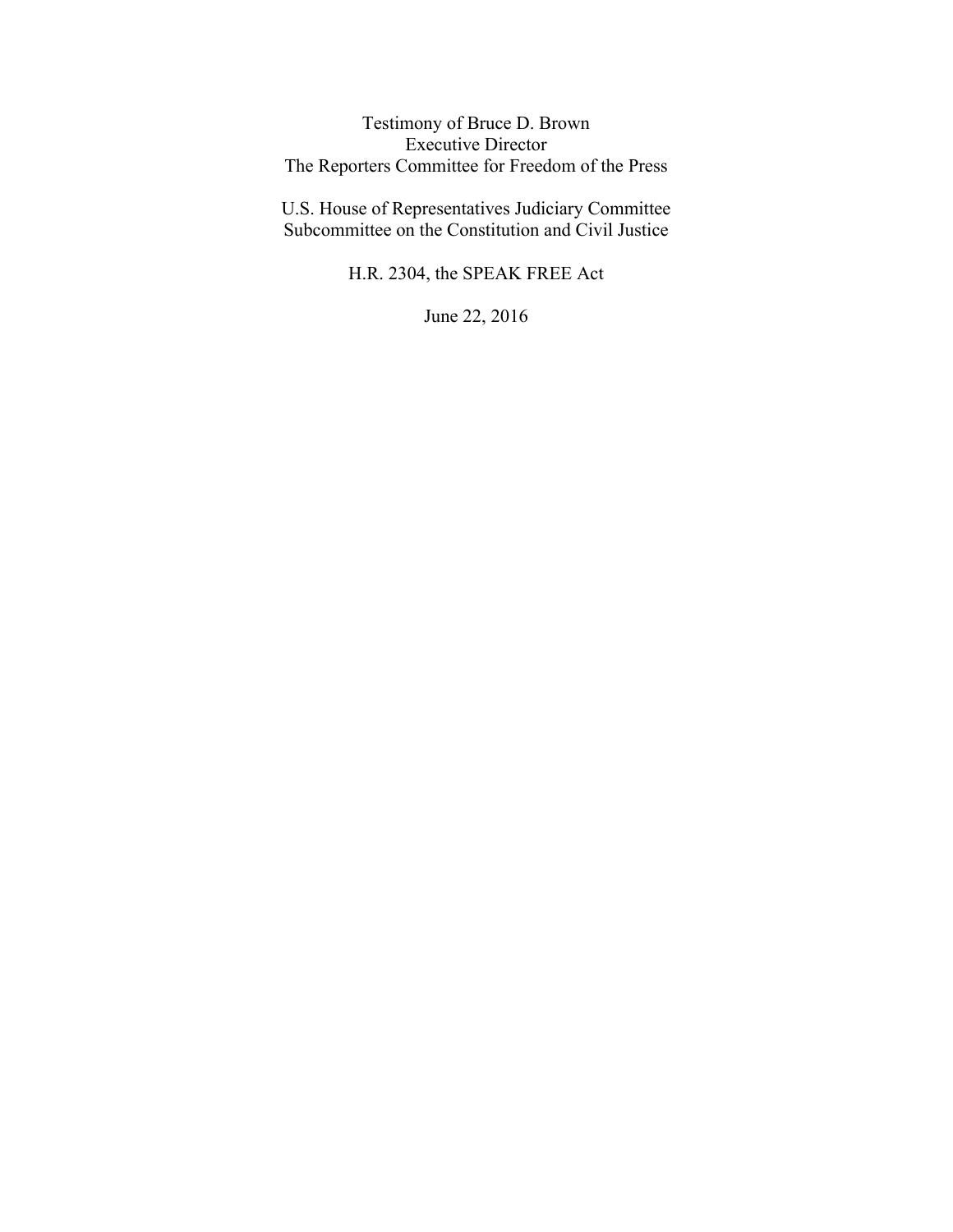Mr. Chairman and Members of the Subcommittee:

I am Bruce D. Brown, the Executive Director of the Reporters Committee for Freedom of the Press, a nonprofit organization that has been defending the First Amendment rights of journalists since 1970. It is an honor to appear before this Committee again. I last testified in 2009 regarding the SPEECH Act. *See* 28 U.S.C. §§ 4101-05. My CV is attached. I have a brief statement for the record in support of H.R. 2304 which I can supplement after the hearing if the Committee seeks additional information.

## **I.** *Anti-SLAPP laws serve the public interest by protecting speech on matters of public concern.*

Anti-SLAPP statutes are an effective way to terminate meritless lawsuits, thus reducing burdens on the courts, and at the same time promoting the exercise of speech rights. While journalists and news organizations certainly benefit from these laws, anyone who speaks out on controversial matters enjoys the benefit of anti-SLAPP protections.

The Reporters Committee has extensively supported anti-SLAPP efforts in recent years. For example, we recently urged the Eleventh Circuit to uphold the application of a state anti-SLAPP statute in federal court as the applicability of these laws in federal diversity cases is still at issue in some circuits.<sup>1</sup> We have been involved in a number of cases in both local and federal D.C. courts that have examined the issue of interlocutory appeals, applicability in federal court, and recovery of fees after a successful motion. $2$  We filed amicus briefs in several Washington state cases concerning how anti-SLAPP statutes affect the rights of parties to litigate claims.<sup>3</sup> We have also submitted or joined briefs in Georgia, California and Nevada and have provided written testimony to the Nevada and Maryland legislatures to support efforts to amend their respective anti-SLAPP statutes. 4

 <sup>1</sup> *Tobinick v. Novella*, No. 15-14889 (11th Cir., brief filed May 31, 2016) (applicability in federal courts).

<sup>2</sup> *3M Company v. Boulter*, Nos. 12-7012, 12-7017 (D.C. Cir., brief filed Sept. 24, 2012) (applicability in federal courts); *Abbas v. Foreign Policy Group*, No. 13–7171 (D.C. Cir., decided April 24, 2015) (applicability in federal courts); *Competitive Enterprise Institute and National Review v. Mann*, 14-CV-101, 14-CV-126 (D.C., brief filed Aug. 11, 2014; earlier brief filed April 22, 2014) (availability of interlocutory appeal); *Doe v. Burke*, 13-CV-83 (D.C., brief filed Oct. 17, 2013) (availability of interlocutory appeal); *Sherrod v. Breitbart* , No. 11-7088 (D.C. Cir., brief filed Sept. 25, 2012) (applicability in federal courts); *The Washington Travel Clinic PLLC v. Kandrac* , No. 14-CV-60 (D.C., brief filed Sept. 17, 2014) (availability of interlocutory appeal).

<sup>&</sup>lt;sup>3</sup> *Castello v. City of Seattle*, No. 10-36181 (9th Cir., brief filed Sept. 16, 2011) (defending the constitutionality of the anti-SLAPP law); *Davis v. Cox*, No. 90233-0 (Wash., brief filed Dec. 5, 2014) (defending the constitutionality of the anti-SLAPP law); *United States Mission Corporation v. KIRO TV, Inc.*, No. 66868-4-I (Wash. Ct.App., Div. I, brief filed Aug. 17, 2012) (defending the constitutionality of the anti-SLAPP law).

<sup>4</sup> *New World Communications of Atlanta v. Ladner*, No. S15C0592 (Ga., brief filed Feb. 2, 2015) (seeking review of a narrow ruling limiting anti-SLAPP protection to statements at official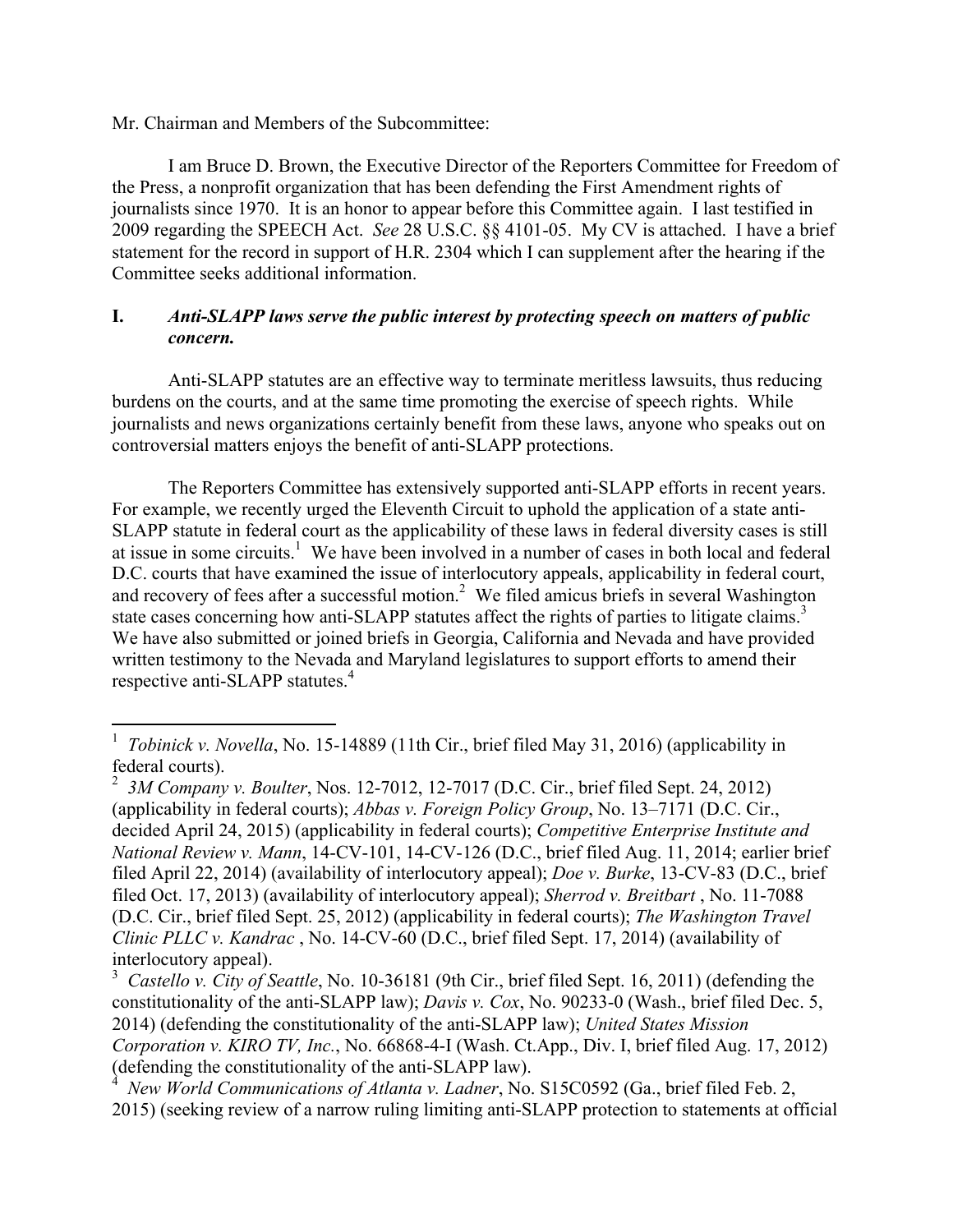As our own work shows, anti-SLAPP laws have been used effectively in many contexts and across the political spectrum. Cases in which the Reporters Committee has filed briefs have concerned lawsuits over disputed medical cures, allegations of evidence tampering by climate researchers, claims of corruption of Palestinian Authority officials, a Wikipedia entry about the shooting deaths of Iraqi civilians by U.S. government contractors, a debate regarding an anti-Israel boycott by members of a food co-op, and arguments over whether Mitt Romney should have rejected donations from a conservative billionaire.<sup>5</sup> Each case has arisen from a controversy on a matter in which the public has an important interest.

## **II.** *A federal law is necessary to ensure that anti-SLAPP protections are applied in federal court.*

State anti-SLAPP laws have been very useful in helping journalists and other defendants avoid frivolous litigation as they report on or engage in public controversies. But a federal statute is needed because not all states have anti-SLAPP laws and some federal courts will not apply state provisions in federal courts in diversity-jurisdiction cases.

When a traditional tort claim ends up in federal court on diversity jurisdiction grounds, it seems obvious that state anti-SLAPP laws should apply to those claims because of the substantive protections they offer. The First Circuit held in 2010 that the Maine anti-SLAPP law "created a supplemental and *substantive* rule to provide added protections, beyond those in Rules 12 and 56, to defendants who are named as parties because of constitutional [] activities."<sup>6</sup> As the Ninth Circuit recognized in 1999, while anti-SLAPP statutes have a "commonality of purpose" with the federal rules governing early dismissal, "there is no indication that Rules 8, 12, and 56 were intended to 'occupy the field' with respect to pretrial procedures aimed at weeding out meritless claims. . . . The Anti–SLAPP statute, moreover, is crafted to serve an interest not directly addressed by the Federal Rules: the protection of 'the constitutional rights of freedom of speech and petition for redress of grievances."<sup>7</sup> These protections are similar to the immunities enjoyed by government officials when they are sued under Section 1983.<sup>8</sup>

proceedings); *Angel v. Winograd*, No. B261707 (Cal. Ct. App., 2nd Dist., brief filed Dec. 21, 2015) (opposing ruling that anti-SLAPP protection does not apply to statements that contradict a government agency's findings); *Adelson v. National Jewish Democratic Council*, No. 67120 (Nev., brief filed June 12, 2015); Letter to Nevada State Assembly on Proposed Revisions to Anti-SLAPP Law (April 23, 2015), *available at* http://rcfp.org/x?fhUA; Testimony regarding Maryland anti-SLAPP bill (Feb. 15, 2012), *available at* http://rcfp.org/x?3aTq. <sup>5</sup> *Tobinick, supra* at fn. <sup>1</sup> (disputed medical cures); *Competitive Enterprise Institute, supra* at fn.

<u> 1989 - Jan Sarajević, politički predsjednik i politički predsjednik i politički politički politički političk</u>

<sup>2</sup> (climate research); *Abbas, supra,* at fn. 2 (corruption in Palestinian Authority); *Doe, supra* at fn. 2 (Iraqi civilian deaths); *Davis, supra* at fn. 3 (anti-Israeli boycott); and *Adelson, supra* at fn. 4 (Romney donation).

<sup>6</sup> *Godin v. Schencks*, 629 F.3d 79, 88 (1st Cir. 2010) (emphasis added).

<sup>7</sup> *U.S. ex rel. Newsham v. Lockheed Missiles & Space Co., Inc.*, 190 F.3d 963 (9th Cir., 1999).

<sup>8</sup> *See generally Mitchell v. Forsyth*, 472 U.S. 511, 526 (1985).